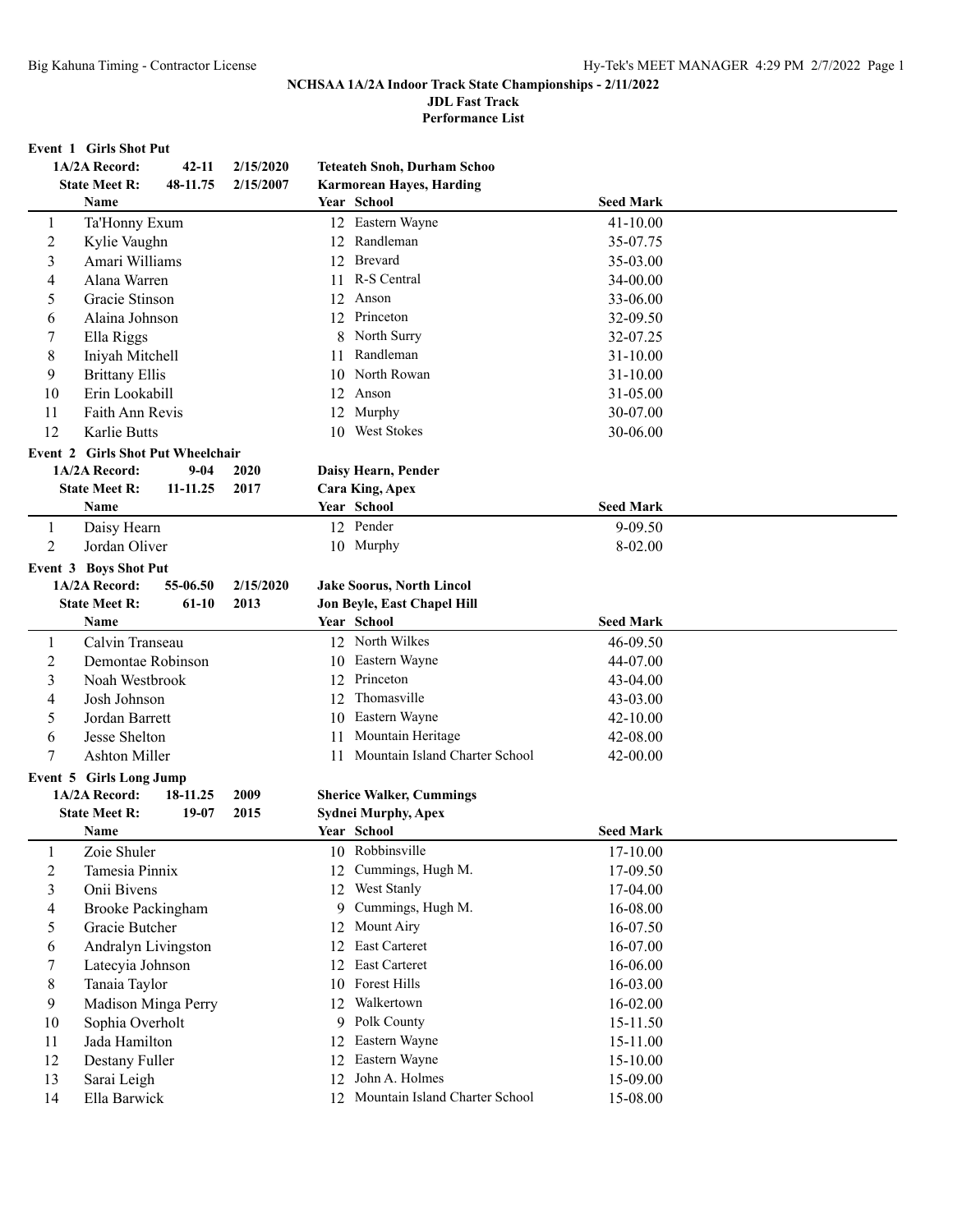**Performance List**

**Event 5 ... (Girls Long Jump)**

|                | Name                                             |           |      |    | Year School                                              | <b>Seed Mark</b> |  |
|----------------|--------------------------------------------------|-----------|------|----|----------------------------------------------------------|------------------|--|
| 15             | Qeinyla Ross                                     |           |      |    | 12 Walkertown                                            | 15-07.50         |  |
| 16             | Mariah Perry                                     |           |      |    | 9 Walkertown                                             | 15-07.00         |  |
| 17             | Jamya Covington                                  |           |      |    | 12 Anson                                                 | 15-06.00         |  |
| 18             | Jemia Raley                                      |           |      | 11 | Anson                                                    | 15-06.00         |  |
| 19             | <b>Bailey Rinehart</b>                           |           |      | 11 | John A. Holmes                                           | 15-05.00         |  |
| 20             | Caylin Lunsford                                  |           |      |    | 12 Robbinsville                                          | 15-05.00         |  |
| 21             | Faith Ann Revis                                  |           |      |    | 12 Murphy                                                | 15-05.00         |  |
| 22             | Nariah Furr                                      |           |      |    | 11 West Stanly                                           | 15-04.00         |  |
|                | <b>Event 6 Boys Long Jump</b>                    |           |      |    |                                                          |                  |  |
|                | 1A/2A Record:                                    | $23 - 05$ | 2014 |    | <b>Isaiah Moore, Cummings</b>                            |                  |  |
|                | <b>State Meet R:</b>                             | 24-07.25  | 1997 |    | <b>Marcus O'Neal, Dudley</b>                             |                  |  |
|                | Name                                             |           |      |    | Year School                                              | <b>Seed Mark</b> |  |
| 1              | Koi'Leon Foreman                                 |           |      |    | 12 North Pitt                                            | 21-00.00         |  |
| $\overline{c}$ | Jaryd Broome                                     |           |      |    | 12 Mountain Island Charter School                        | 20-11.00         |  |
| 3              | Jaylen Brown                                     |           |      | 12 | Mountain Island Charter School                           | 20-10.50         |  |
| 4              | Joel McCloskey                                   |           |      | 11 | Lincoln Charter                                          | 20-09.00         |  |
| 5              | <b>Blake Hawks</b>                               |           |      |    | 10 Mount Airy                                            | 20-08.00         |  |
| 6              | Jordan Jones                                     |           |      | 12 | Northeastern                                             | 20-07.00         |  |
| 7              | <b>Shamar Sutton</b>                             |           |      | 11 | Northeastern                                             | 20-07.00         |  |
| 8              | Jared Hiatt                                      |           |      | 11 | North Surry                                              | 20-06.25         |  |
| 9              | Jaikhob Covington                                |           |      |    | 12 Monroe                                                | 20-03.00         |  |
| 10             | Quavion Martin                                   |           |      |    | 11 Northeastern                                          | 20-01.00         |  |
|                | <b>Event 7 Girls Triple Jump</b>                 |           |      |    |                                                          |                  |  |
|                | 1A/2A Record:                                    | $40 - 08$ | 1996 |    | <b>DeAnne Davis, Cummings</b>                            |                  |  |
|                |                                                  |           |      |    |                                                          |                  |  |
|                | <b>State Meet R:</b>                             | 40-11.50  | 1995 |    | <b>Twyla Smith, Pinecrest</b>                            |                  |  |
|                | Name                                             |           |      |    | Year School                                              | <b>Seed Mark</b> |  |
| $\mathbf{1}$   | Zoie Shuler                                      |           |      |    | 10 Robbinsville                                          | 35-09.50         |  |
| $\overline{2}$ | Tamesia Pinnix                                   |           |      |    | 12 Cummings, Hugh M.                                     | 35-05.00         |  |
| 3              | Aniya Brown                                      |           |      |    | 10 North Rowan                                           | 34-10.50         |  |
| 4              | <b>Brooke Packingham</b>                         |           |      | 9. | Cummings, Hugh M.                                        | 33-11.00         |  |
| 5              | Faith Ann Revis                                  |           |      |    | 12 Murphy                                                | 33-10.50         |  |
| 6              | Latecyia Johnson                                 |           |      |    | 12 East Carteret                                         | 33-08.00         |  |
| 7              | Caylin Lunsford                                  |           |      |    | 12 Robbinsville                                          | 32-10.00         |  |
| 8              | Tanaia Taylor                                    |           |      |    | 10 Forest Hills                                          | 32-08.75         |  |
| 9              | Taylor Jordan                                    |           |      |    | 10 Cummings, Hugh M.                                     | 32-08.00         |  |
| 10             | Gracie Butcher                                   |           |      |    | 12 Mount Airy                                            | 32-06.50         |  |
| 11             | Sarai Leigh                                      |           |      |    | 12 John A. Holmes                                        | 32-01.00         |  |
| 12             | Lyndon Cock                                      |           |      |    | 12 Community School of Davidson                          | 31-10.75         |  |
| 13             | <b>Bailey Rinehart</b>                           |           |      | 11 | John A. Holmes                                           | 31-09.00         |  |
| 14             | Angelico Lugo                                    |           |      |    | 11 Anson                                                 | 31-08.00         |  |
|                |                                                  |           |      |    |                                                          |                  |  |
|                | <b>Event 8 Boys Triple Jump</b><br>1A/2A Record: | $49-10$   | 1998 |    | <b>Greg Yaldell, North Rowan</b>                         |                  |  |
|                | <b>State Meet R:</b>                             | $49-10$   | 1998 |    | <b>Greg Yeldell, North Rowan</b>                         |                  |  |
|                | Name                                             |           |      |    | Year School                                              | <b>Seed Mark</b> |  |
| $\mathbf{1}$   | Marcus Cook                                      |           |      |    | 12 Salisbury                                             | 41-10.50         |  |
| $\overline{c}$ | Koi'Leon Foreman                                 |           |      |    | 12 North Pitt                                            | 41-09.50         |  |
| 3              | Christian Gore                                   |           |      |    | 12 Cummings, Hugh M.                                     | 40-10.00         |  |
| 4              | Jaylen Brown                                     |           |      |    | 12 Mountain Island Charter School<br>Southwest Edgecombe | 40-10.00         |  |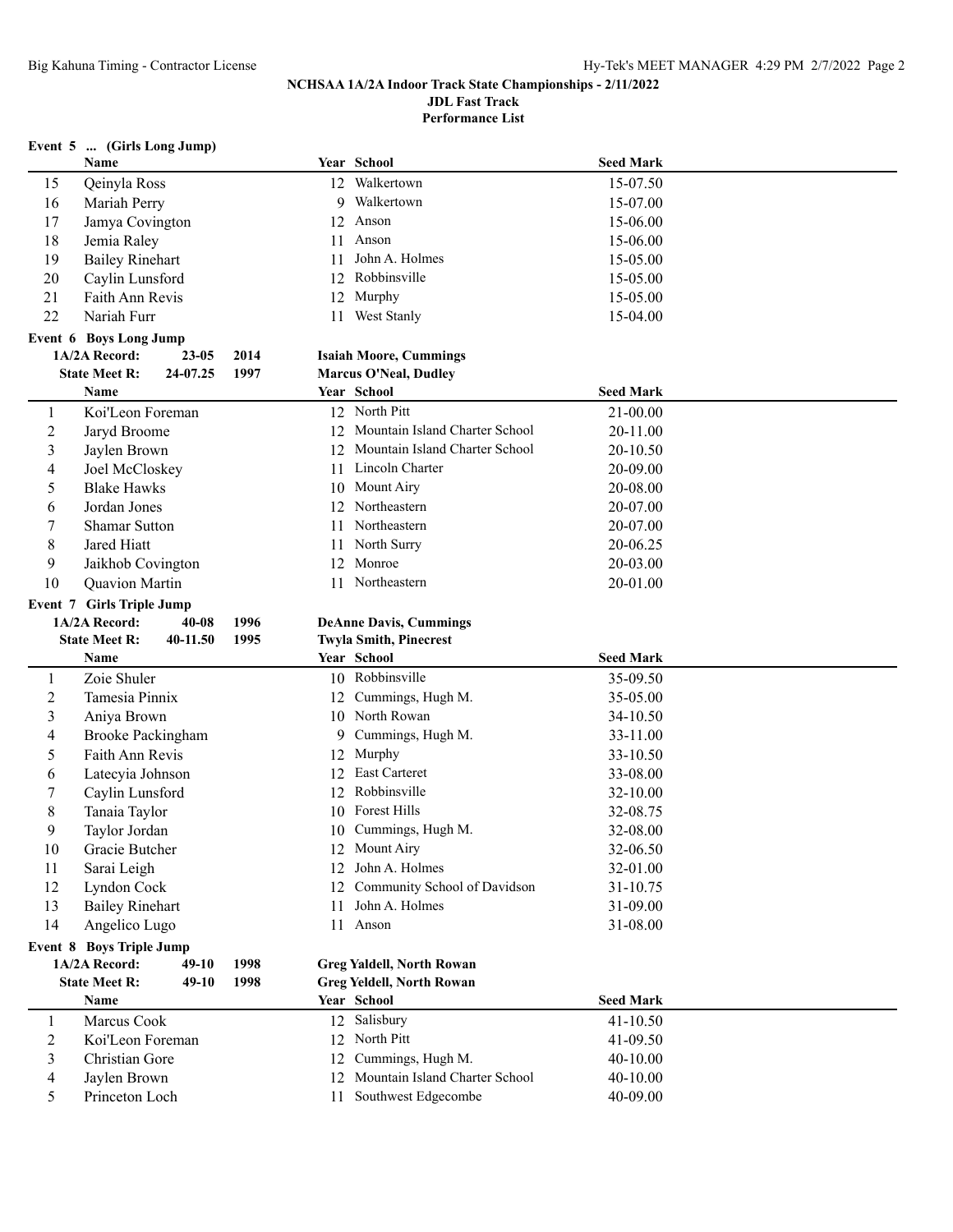**JDL Fast Track**

**Performance List**

|                | Event 8  (Boys Triple Jump)      |           |           |      |                                          |                  |  |
|----------------|----------------------------------|-----------|-----------|------|------------------------------------------|------------------|--|
|                | Name                             |           |           |      | Year School                              | Seed Mark        |  |
| 6              | Jared Hiatt                      |           |           |      | 11 North Surry                           | 40-05.00         |  |
| 7              | <b>Blake Hawks</b>               |           |           |      | 10 Mount Airy                            | 40-05.00         |  |
| 8              | Ahkee Lyons                      |           |           | 11   | North Edgecombe                          | 40-04.00         |  |
|                | Event 9 Girls High Jump          |           |           |      |                                          |                  |  |
|                | 1A/2A Record:                    | $5 - 06$  | 2014      |      | Hunter Welborn, Starmount                |                  |  |
|                | <b>State Meet R:</b>             | $5 - 10$  | 2004      |      | Patience Coleman, Southern Durham        |                  |  |
|                | <b>Name</b>                      |           |           |      | Year School                              | <b>Seed Mark</b> |  |
| 1              | Jessica Jenkins                  |           |           |      | 12 Northeastern                          | $5 - 00.00$      |  |
| 2              | Sarah Owens                      |           |           |      | 12 Forbush                               | $5 - 00.00$      |  |
| 3              | Sara Teasdale                    |           |           |      | 12 Lakewood                              | $4 - 10.00$      |  |
| 4              | Gracie Sutton                    |           |           |      | 10 Swain County                          | $4 - 10.00$      |  |
| 5              | Ava Utt                          |           |           |      | 11 Millennium Charter Academy            | $4 - 10.00$      |  |
| 6              | Olivia Gurganus                  |           |           |      | 10 Pender                                | $4 - 10.00$      |  |
| 7              | Leia Jewell                      |           |           |      | 10 Eastern Wayne                         | $4 - 10.00$      |  |
| 8              | Julie Smith                      |           |           | 12   | Swain County                             | 4-08.00          |  |
| 9              | Jordyn Luchtman                  |           |           |      | 12 Princeton                             | 4-08.00          |  |
| 10             | Rebecca Huntley                  |           |           | 12   | Anson                                    | 4-08.00          |  |
| 11             | jaiden morrison                  |           |           |      | 10 St. Pauls                             | 4-08.00          |  |
|                | Event 10 Boys High Jump          |           |           |      |                                          |                  |  |
|                | 1A/2A Record:                    | $6 - 10$  | 2010      |      | <b>Tanner Anderson, East Burke</b>       |                  |  |
|                | <b>State Meet R:</b>             | $7 - 00$  | 2002      |      | <b>Jesse Williams, Broughton</b>         |                  |  |
|                | Name                             |           |           |      | Year School                              | <b>Seed Mark</b> |  |
| 1              | Jaylen Cogdell                   |           |           |      | 12 Kinston                               | $6 - 05.00$      |  |
| $\overline{2}$ | Kenneth Byrd                     |           |           |      | 10 East Burke                            | $6 - 05.00$      |  |
| 3              | Jared Hiatt                      |           |           | 11 - | North Surry                              | $6 - 04.00$      |  |
| 4              | Jordan Jones                     |           |           |      | 12 Northeastern                          | $6 - 02.00$      |  |
| 5              | Jaylon Gurganus                  |           |           |      | 12 John A. Holmes                        | $6 - 00.00$      |  |
| 6              | Quavion Martin                   |           |           | 11   | Northeastern                             | $5-10.00$        |  |
| 7              | Marcus Cook                      |           |           |      | 12 Salisbury                             | $5 - 10.00$      |  |
|                | <b>Event 11 Girls Pole Vault</b> |           |           |      |                                          |                  |  |
|                | 1A/2A Record:                    | $12 - 00$ | 2/15/2020 |      | Sarah Brown, Surry Centra                |                  |  |
|                | <b>State Meet R:</b>             | 12-07.50  | 2018      |      | <b>Riley Felts, Weddington</b>           |                  |  |
|                | Name                             |           |           |      | Year School                              | <b>Seed Mark</b> |  |
| 1              | Abigail Tully                    |           |           |      | 12 Wilkes Central                        | $11 - 02.00$     |  |
| $\overline{c}$ | Amelia Rogers                    |           |           |      | 11 Swain County                          | $9 - 06.00$      |  |
| 3              | Emma Bingman                     |           |           |      | 11 North Stokes                          | 8-06.00          |  |
| 4              | Laiken Harvey                    |           |           |      | 10 Swain County                          | 8-00.00          |  |
| 5              | Lauren Dotson                    |           |           |      | 12 Polk County                           | 8-00.00          |  |
| 6              | Savannah Griffin                 |           |           |      | 11 Mountain Island Charter School        | 8-00.00          |  |
|                | <b>Event 12 Boys Pole Vault</b>  |           |           |      |                                          |                  |  |
|                | 1A/2A Record:                    | $14-10$   | 2/9/2019  |      | <b>Jake Justice, Polk County</b>         |                  |  |
|                | <b>State Meet R:</b>             | 16-06     | 2008      |      | <b>Scott Houston, Northwest Guilford</b> |                  |  |
|                | Name                             |           |           |      | Year School                              | <b>Seed Mark</b> |  |
| $\mathbf{1}$   | Kenneth Byrd                     |           |           |      | 10 East Burke                            | 15-04.00         |  |
| $\overline{c}$ | Matthew Gray                     |           |           | 11   | Swain County                             | 14-07.00         |  |
| 3              | Jake Morgan                      |           |           | 12   | Pine Lake Preparatory                    | 12-00.00         |  |
| 4              | Connor Logue                     |           |           | 10   | Mountain Island Charter School           | 12-00.00         |  |
| 5              | <b>Braxton Edwards</b>           |           |           |      | 12 Polk County                           | 11-06.00         |  |
| 6              | Colin Johnson                    |           |           |      | 12 Nash Central                          | 11-00.00         |  |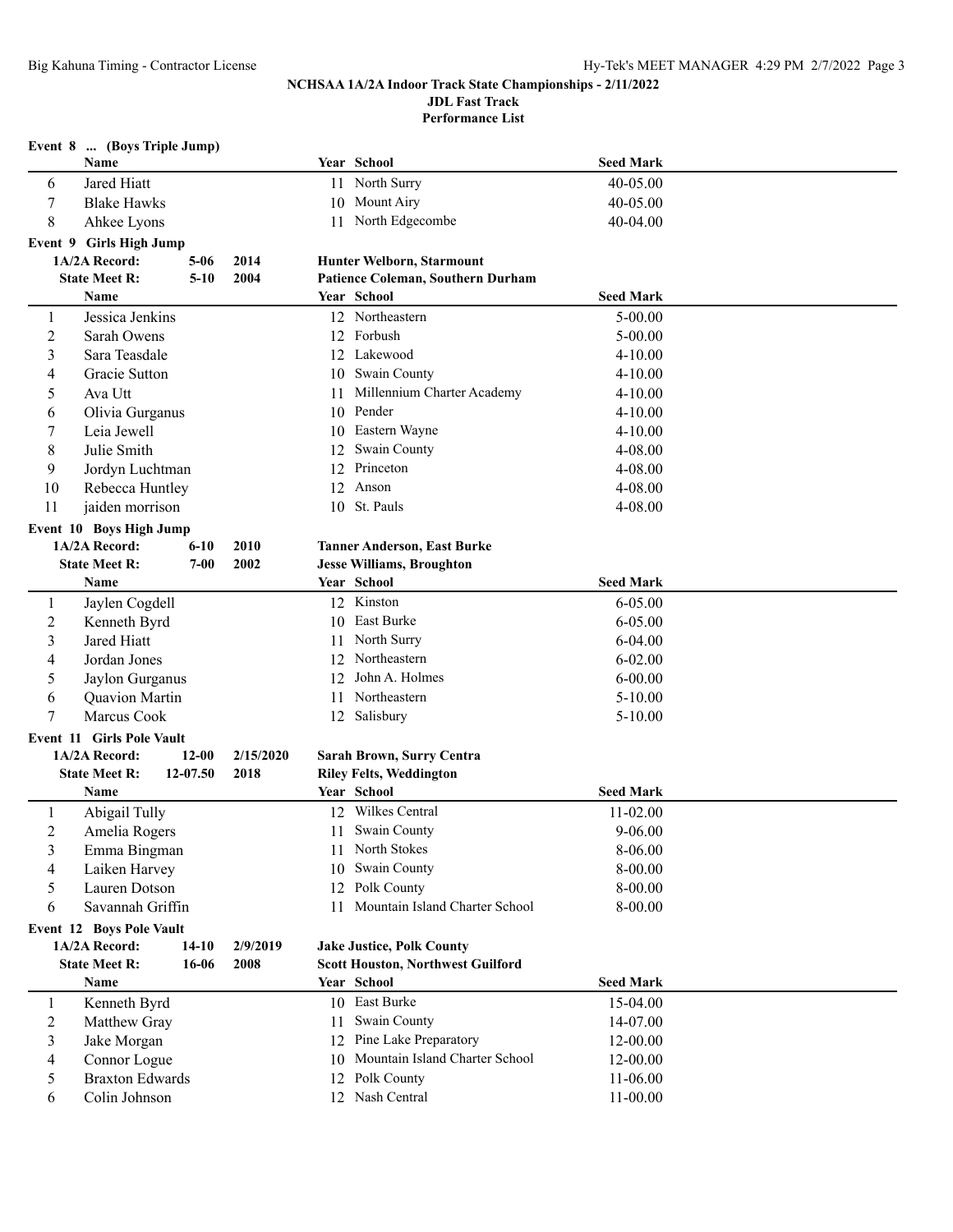**Performance List**

|             | Event 12  (Boys Pole Vault)      |                                                  |                         |                      |                       |                                              |                           |  |
|-------------|----------------------------------|--------------------------------------------------|-------------------------|----------------------|-----------------------|----------------------------------------------|---------------------------|--|
|             | Name                             |                                                  |                         |                      | Year School           |                                              | <b>Seed Mark</b>          |  |
| 7           | Isaac Jarvis                     |                                                  |                         |                      | 10 Manteo             |                                              | 10-06.00                  |  |
| $\,$ 8 $\,$ | David Lee Williams               |                                                  |                         |                      | 9 North Stokes        |                                              | 10-00.00                  |  |
| 9           | Pryor Rhinehardt                 |                                                  |                         |                      |                       | 11 Mountain Island Charter School            | 10-00.00                  |  |
|             | Event 13 Girls 4x800 Meter Relay |                                                  |                         |                      |                       |                                              |                           |  |
|             | 1A/2A Record:                    | 9:45.89                                          | 2013                    |                      | <b>West Carteret</b>  |                                              |                           |  |
|             |                                  |                                                  |                         |                      |                       | B. Dodge, E. Gomez, S. Schleker, K. Cease    |                           |  |
|             | <b>State Meet R:</b>             | 9:25.42                                          | 2015                    |                      | <b>Leesville Road</b> |                                              |                           |  |
|             |                                  |                                                  |                         |                      |                       | T. Hemming, N. Mareno, S. Winchel, J. Butler |                           |  |
|             | <b>Team</b>                      |                                                  |                         |                      | Relay                 |                                              | <b>Seed Time</b>          |  |
| 1           | Community School of Davidson     |                                                  |                         |                      | $\mathbf{A}$          |                                              | 10:27.10                  |  |
|             | 1) Camryn Burton 11              |                                                  |                         | 2) Taylor Simoes 12  |                       | 3) Marin Sullivan 10                         | 4) Leah Whiteside 11      |  |
| 2           | Swain County                     |                                                  |                         |                      | $\mathbf{A}$          |                                              | 10:42.90                  |  |
|             | 1) Lily Bjerkness 10             |                                                  |                         | 2) Amaya Hicks 11    |                       | 3) Lauryn Linton 11                          | 4) Arizona Blankenship 10 |  |
| 3           | Polk County                      |                                                  |                         |                      | $\mathsf{A}$          |                                              | 10:43.02                  |  |
|             | 1) Lindsey Jenkins 12            |                                                  |                         | 2) Sophia Overholt 9 |                       | 3) Karsyn Huskey 9                           | 4) Olivia Overholt 12     |  |
| 4           | NC School of Science & Math      |                                                  |                         |                      | А                     |                                              | 10:55.66                  |  |
|             | 1) Caitlyn Elliot 11             |                                                  | 2) Meara Kane 12        |                      |                       | 3) Valen Chapel 12                           | 4) Ella Evans 12          |  |
| 5           | Surry Central                    |                                                  | $\overline{A}$          |                      |                       |                                              | 11:01.30                  |  |
|             | 1) Lanie Fitzgerald 10           |                                                  | 2) Abigail Hernandez 11 |                      |                       | 3) Andrea Gonzalez 10                        | 4) Ella Priddy 10         |  |
| 6           | West Stanly                      |                                                  |                         |                      | $\overline{A}$        |                                              | 11:13.75                  |  |
|             | 1) Holly Hatch 10                |                                                  |                         | 2) Makalyn Morton 11 |                       | 3) Caroline White 9                          | 4) McKenzie Clontz 9      |  |
| 7           | Mountain Island Charter School   |                                                  |                         |                      | $\overline{A}$        |                                              | 11:15.44                  |  |
|             | 1) Sullivan Strouse 9            |                                                  |                         | 2) Emma Suchenski 9  |                       | 3) Mickayla Belus 9                          | 4) Hannah Butlak 12       |  |
| 8           | <b>Brevard</b>                   |                                                  |                         |                      | А                     |                                              | 11:18.26                  |  |
|             | 1) Abby Huter 9                  |                                                  | 2) Erin Huter 12        |                      |                       | 3) Arawen Leasure 11                         | 4) Lucy Murray 11         |  |
| 9           | Riverside (1a)                   |                                                  |                         |                      | $\mathbf{A}$          |                                              | 11:21.80                  |  |
|             | 1) Ivanna Vazquez-Rojas 9        |                                                  |                         | 2) Alyssa Roscoe 12  |                       | 3) Niya Ransom 9                             | 4) Cori'Ana Carter 11     |  |
| 10          | Lincoln Charter                  |                                                  |                         |                      | A                     |                                              | 11:24.02                  |  |
|             | 1) Emma Lohri 12                 |                                                  | 2) Bella Lohri 9        |                      |                       | 3) Katherine Elliott 12                      | 4) Amelia Aganad 11       |  |
| 11          | Manteo                           |                                                  |                         |                      | $\overline{A}$        |                                              | 11:27.10                  |  |
|             | 1) Mackenzie Flynn 9             | $\overline{1}$ 000 $\overline{1}$ $\overline{1}$ | 2) Haley Heard 9        |                      |                       | 3) Abbi Calvio 9                             | 4) Madison Flynn 10       |  |

### **Event 14 Boys 4x800 Meter Relay**

**State Meet R: 7:57.23 2015 Southview**

**1A/2A Record: 8:12.93 2/9/2018 North Lincoln, North Lincol**

**J Risse, J Grant, J Thomson, B Risse**

## **C. Cotazar, M. Staples, J. Alejandro, P. Hall**

|   | <b>Team</b>                 | Relay                |                        | <b>Seed Time</b>       |  |
|---|-----------------------------|----------------------|------------------------|------------------------|--|
|   | Patton                      | A                    |                        | 8:22.34                |  |
|   | 1) Austin McGuire 10        | 2) Caden Clontz 12   | 3) Charlie Bennett 10  | 4) Vance Jones 12      |  |
| 2 | Lincoln Charter             | A                    |                        | 8:35.21                |  |
|   | 1) Manix Ferreira 11        | 2) Joel McCloskey 11 | 3) Matthew Radin 11    | 4) Brandon Wright 11   |  |
| 3 | Union Academy               | A                    |                        | 8:42.53                |  |
|   | 1) Caleb Cox 12             | 2) Liam Mackinnon 12 | 3) Evan Mitchell 11    | 4) Nathan Swinney 11   |  |
| 4 | <b>Brevard</b>              | A                    |                        | 8:47.63                |  |
|   | 1) Knox Witherspoon 12      | 2) Parker Sisney 10  | 3) Abdi Green 12       | 4) Townsend Dierauf 12 |  |
| 5 | Polk County                 | A                    |                        | 9:00.92                |  |
|   | 1) Mark Teague 12           | 2) Davis Young 9     | 3) Cade Bright 10      | 4) Jalyn Thomas 10     |  |
| 6 | NC School of Science & Math | A                    |                        | 9:01.00                |  |
|   | 1) Joseph Morgan 11         | 2) Andrew Parker 11  | 3) Fletcher Stuart 12  | 4) Jalen Kee 11        |  |
|   | R-S Central                 | A                    |                        | 9:01.93                |  |
|   | 1) Reagan Holley 9          | 2) John Marsh 12     | 3) Hayes Weatherman 11 | 4) Van Robbins 12      |  |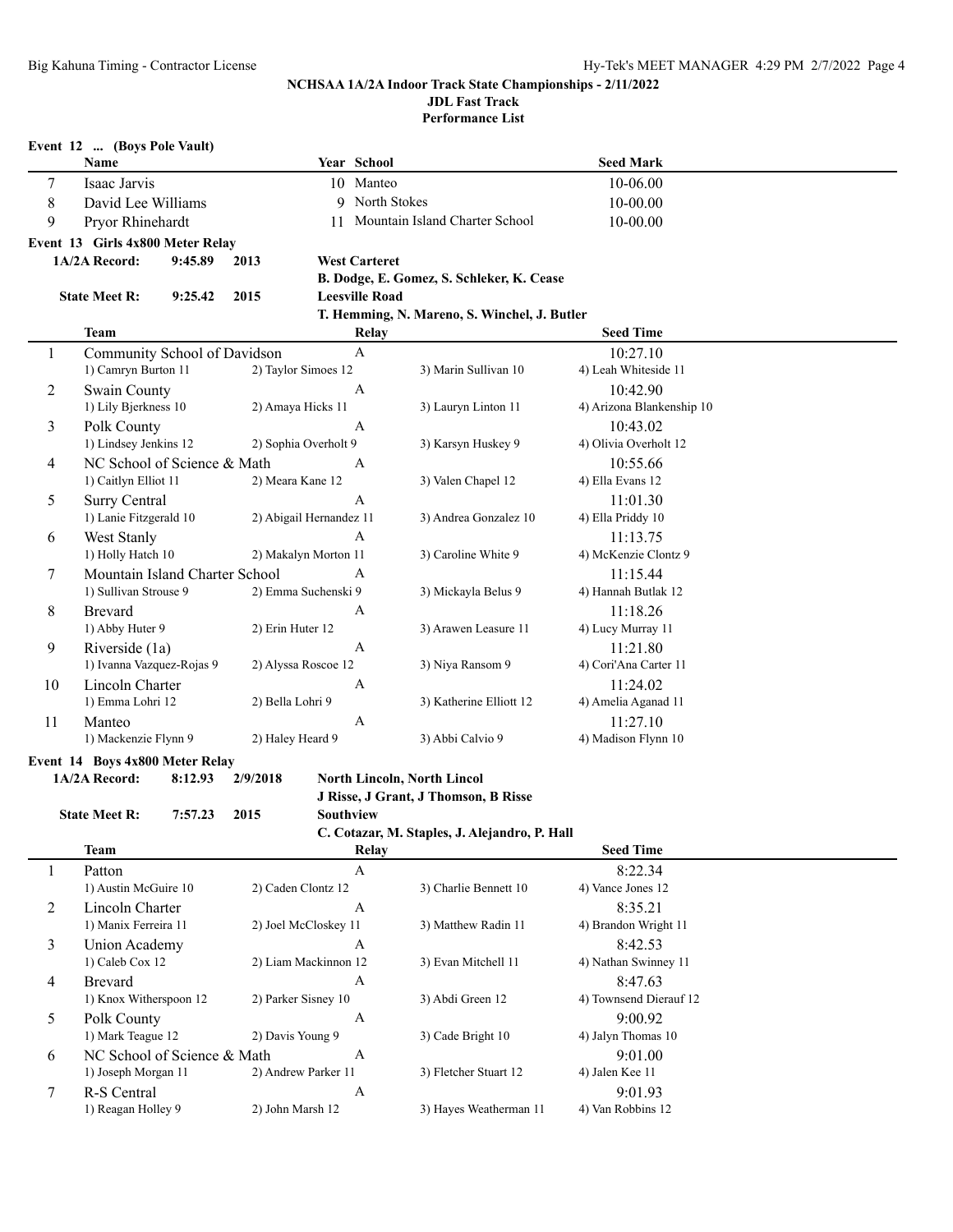# **JDL Fast Track**

**Performance List**

|                | Event 14  (Boys 4x800 Meter Relay)                  |      |                         |    |                                                     |                                   |  |
|----------------|-----------------------------------------------------|------|-------------------------|----|-----------------------------------------------------|-----------------------------------|--|
|                | <b>Team</b>                                         |      |                         |    | Relay                                               | <b>Seed Time</b>                  |  |
| 8              | Community School of Davidson<br>1) Daniel Ahearn 11 |      | 2) Jackson Wetherbee 11 |    | A<br>3) Braydon Jenks 10                            | 9:04.81<br>4) Nicholas Calarco 11 |  |
|                | Event 15 Girls 55 Meter Hurdles Prelims             |      |                         |    |                                                     |                                   |  |
|                | 1A/2A Record:                                       | 7.99 | 2/15/2020               |    | <b>Alyssa Thompson Rowe, Lexington</b>              |                                   |  |
|                | <b>State Meet R:</b>                                | 7.81 | 2015                    |    | <b>Ebony Williams, Parkland</b>                     |                                   |  |
|                | Name                                                |      |                         |    | Year School                                         | <b>Seed Time</b>                  |  |
| 1              | Tamesia Pinnix                                      |      |                         |    | 12 Cummings, Hugh M.                                | 8.14                              |  |
| $\overline{2}$ | Mariah Perry                                        |      |                         | 9  | Walkertown                                          | 8.84                              |  |
| 3              | Sarai Leigh                                         |      |                         | 12 | John A. Holmes                                      | 9.01                              |  |
| 4              | Tai'lah Ward                                        |      |                         |    | 10 North Rowan                                      | 9.23                              |  |
| 5              | Azaria Gallop                                       |      |                         |    | 10 Northeastern                                     | 9.34                              |  |
| 6              | Aniya Hawkins                                       |      |                         | 9  | Mountain Island Charter School                      | 9.36                              |  |
| 7              | <b>Brooke Packingham</b>                            |      |                         | 9  | Cummings, Hugh M.                                   | 9.38                              |  |
| 8              | Aniya Brown                                         |      |                         |    | 10 North Rowan                                      | 9.46                              |  |
| 9              | Iysis Martinez                                      |      |                         | 12 | Cummings, Hugh M.                                   | 9.53                              |  |
| 10             | Destany Fuller                                      |      |                         |    | 12 Eastern Wayne                                    | 9.64                              |  |
| 11             | Katena Morrison                                     |      |                         |    | 12 Forbush                                          | 10.01                             |  |
|                | Event 16 Boys 55 Meter Hurdles Prelims              |      |                         |    |                                                     |                                   |  |
|                | 1A/2A Record:                                       | 7.37 | 2016                    |    | Jayhlen Washington, North Brunswick                 |                                   |  |
|                | <b>State Meet R:</b>                                | 7.05 | 2009                    |    | <b>Wayne Davis, Southeast Raleigh</b>               |                                   |  |
|                | Name                                                |      |                         |    | Year School                                         | <b>Seed Time</b>                  |  |
| 1              | Christian Gore                                      |      |                         |    | 12 Cummings, Hugh M.                                | 8.04                              |  |
| 2              | Ayden Thompson                                      |      |                         | 11 | Bunker Hill                                         | 8.36                              |  |
| 3              | Quavion Martin                                      |      |                         |    | 11 Northeastern                                     | 8.54                              |  |
| 4              | Gaby Avery                                          |      |                         |    | 11 East Duplin                                      | 8.54                              |  |
| 5              | Jonathan Paylor                                     |      |                         | 10 | Cummings, Hugh M.                                   | 8.59                              |  |
| 6              | Chris Gentry                                        |      |                         | 12 | Randleman                                           | 8.59                              |  |
| 7              | Seth McEachern                                      |      |                         | 11 | Mountain Island Charter School                      | 8.64                              |  |
| $\,$ 8 $\,$    | <b>Austin Jenkins</b>                               |      |                         |    | 12 Swain County                                     | 8.65                              |  |
| 9              | Jacobe Smith                                        |      |                         | 11 | Mountain Island Charter School                      | 8.74                              |  |
|                |                                                     |      |                         |    |                                                     |                                   |  |
|                | Event 17 Girls 55 Meter Dash Prelims                |      |                         |    |                                                     |                                   |  |
|                | 1A/2A Record:                                       | 7.03 | 2/15/2020               |    | Kayla Smith, Lincolnton                             |                                   |  |
|                | <b>State Meet R:</b><br>Name                        | 6.87 | 2007                    |    | <b>Gabby Mayo, Southeast Raleigh</b><br>Year School | <b>Seed Time</b>                  |  |
|                |                                                     |      |                         |    |                                                     |                                   |  |
|                | Andralyn Livingston                                 |      |                         |    | 12 East Carteret<br>12 East Carteret                | 7.10                              |  |
| 2              | Latecyia Johnson                                    |      |                         |    | Robbinsville                                        | 7.20                              |  |
| 3              | Zoie Shuler                                         |      |                         | 10 |                                                     | 7.26                              |  |
| 4              | Azaria Gallop                                       |      |                         |    | 10 Northeastern                                     | 7.34                              |  |
| 5              | <b>Taylor Waters</b>                                |      |                         | 9  | Eastern Wayne                                       | 7.34                              |  |
| 6              | Aniya Edwards                                       |      |                         | 9  | Elkin                                               | 7.35                              |  |
| 7              | Destany Fuller                                      |      |                         | 12 | Eastern Wayne                                       | 7.44                              |  |
| 8              | Jaida McGrew                                        |      |                         | 9  | Mountain Island Charter School                      | 7.48                              |  |
| 9              | Isabella Aparicio                                   |      |                         | 12 | North Surry                                         | 7.48                              |  |
| 10             | Onii Bivens                                         |      |                         | 12 | West Stanly                                         | 7.49                              |  |
| 11             | Qeinyla Ross                                        |      |                         | 12 | Walkertown                                          | 7.52                              |  |
| 12             | Elise Talford                                       |      |                         | 11 | Research Triangle                                   | 7.52                              |  |
| 13             | Jada Lloyd                                          |      |                         | 10 | Hertford County                                     | 7.54                              |  |
| 14             | Damyja Ortiz                                        |      |                         | 12 | Winston-Salem Prep Academy                          | 7.60                              |  |
| 15             | Stefania Williams                                   |      |                         |    | 10 Pine Lake Preparatory                            | 7.64                              |  |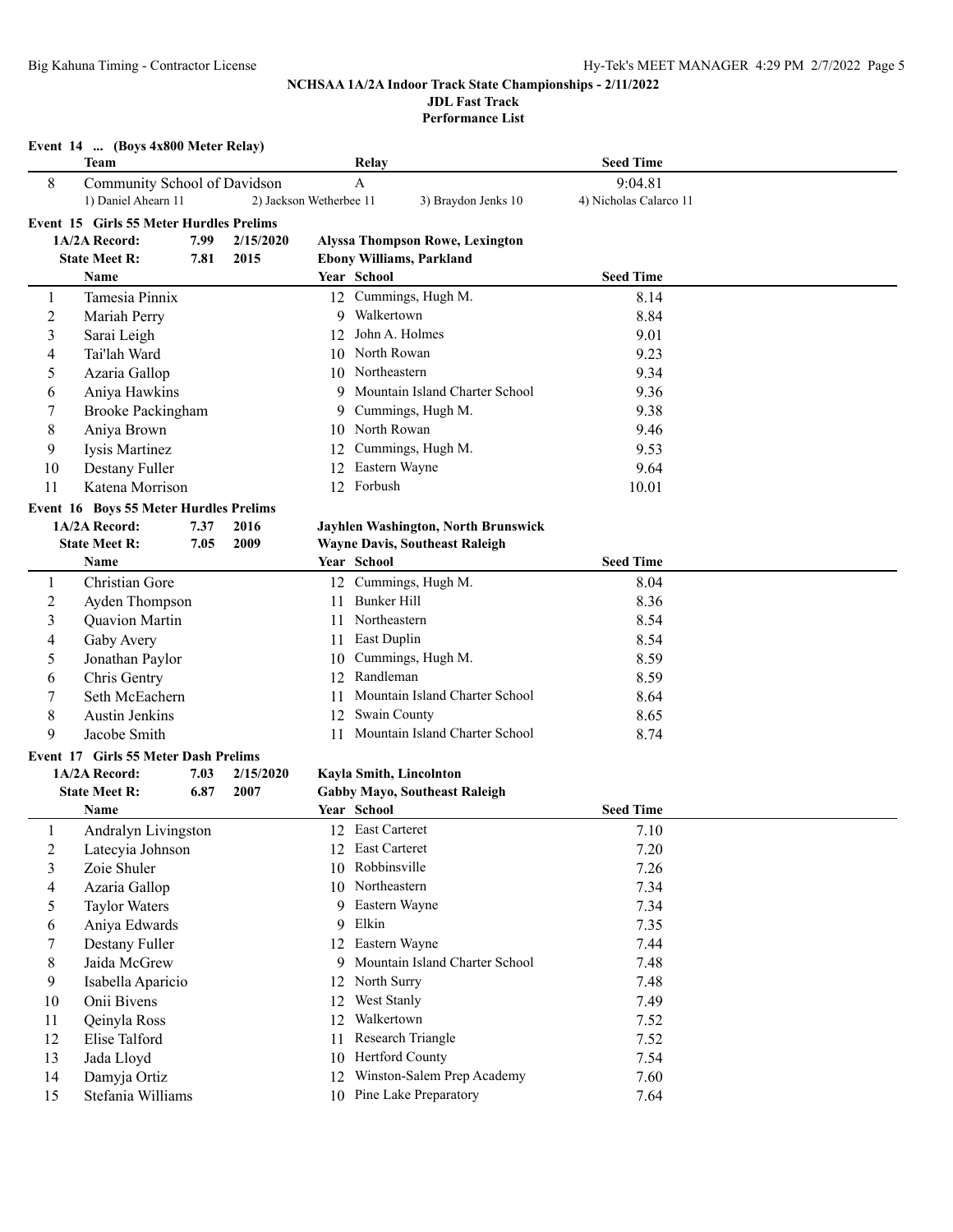**Performance List**

|    | Event 17  (Girls 55 Meter Dash Prelims) |         |                        |                 |                                |                                              |                           |  |
|----|-----------------------------------------|---------|------------------------|-----------------|--------------------------------|----------------------------------------------|---------------------------|--|
|    | <b>Name</b>                             |         |                        |                 | Year School                    |                                              | <b>Seed Time</b>          |  |
| 16 | Tai'lah Ward                            |         |                        |                 | 10 North Rowan                 |                                              | 7.64                      |  |
| 17 | Natalie Patton                          |         |                        | 9               |                                | Mountain Island Charter School               | 7.64                      |  |
| 18 | Amiyah Bryant                           |         |                        |                 | 11 Eastern Wayne               |                                              | 7.64                      |  |
|    | Event 18 Boys 55 Meter Dash Prelims     |         |                        |                 |                                |                                              |                           |  |
|    | 1A/2A Record:                           | 6.33    | 2015                   |                 |                                | <b>Juwan Crowder, Forest Hills</b>           |                           |  |
|    | <b>State Meet R:</b>                    | 6.21    | 1996                   |                 | <b>Chris Justice, Grimsley</b> |                                              |                           |  |
|    | Name                                    |         |                        |                 | Year School                    |                                              | <b>Seed Time</b>          |  |
| 1  | Daquan Hatchett                         |         |                        |                 | 12 Southwest Onslow            |                                              | 6.29                      |  |
| 2  | Trevin Moyer                            |         |                        | 12              |                                | Mountain Island Charter School               | 6.34                      |  |
| 3  | Rahkeem Faison                          |         |                        | 9               | Eastern Wayne                  |                                              | 6.34                      |  |
| 4  | Josiah Tripp                            |         |                        | 11-             | West Craven High               |                                              | 6.40                      |  |
| 5  | Jonathan Paylor                         |         |                        | 10              |                                | Cummings, Hugh M.                            | 6.43                      |  |
| 6  | <b>Richard Montesinos</b>               |         |                        | 11              | Eastern Wayne                  |                                              | 6.44                      |  |
| 7  | Princeton Loch                          |         |                        | 11              |                                | Southwest Edgecombe                          | 6.44                      |  |
| 8  | <b>Mason Evans</b>                      |         |                        |                 |                                | 12 NC School of Science & Math               | 6.50                      |  |
| 9  | Jaylin Milton-Hall                      |         |                        |                 |                                | 12 Mountain Island Charter School            | 6.51                      |  |
| 10 | Delsin Edwards                          |         |                        | 12              | Southwest Onslow               |                                              | 6.52                      |  |
| 11 | Ariyon Bell                             |         |                        |                 | 10 Lakewood                    |                                              | 6.54                      |  |
| 12 | <b>Shamar Sutton</b>                    |         |                        | 11              | Northeastern                   |                                              | 6.54                      |  |
| 13 | Jamaari Blackburn                       |         |                        |                 | 12 Carver                      |                                              | 6.55                      |  |
| 14 | Chris Johnson                           |         |                        | 11              | Southwest Onslow               |                                              | 6.59                      |  |
| 15 | Martev Gunter                           |         |                        |                 | 12 St. Pauls                   |                                              | 6.60                      |  |
| 16 | Yahan Wood                              |         |                        |                 | 12 Northeastern                |                                              | 6.63                      |  |
| 17 | Lukas Valley                            |         |                        |                 |                                | 12 Pine Lake Preparatory                     | 6.64                      |  |
| 18 | Dennislyn Swinson                       |         |                        | 12              | Eastern Wayne                  |                                              | 6.64                      |  |
| 19 | Sutherland Foxtran                      |         |                        | 12              |                                | Pine Lake Preparatory                        | 6.64                      |  |
| 20 | Jonavon Fisher                          |         |                        | 10              |                                | Mountain Island Charter School               | 6.64                      |  |
| 21 | Zachariah Melton                        |         |                        | 10              | Monroe                         |                                              | 6.64                      |  |
| 22 | Damon Kearney                           |         |                        | 11              |                                | Southwest Edgecombe                          | 6.64                      |  |
|    | Event 19 Girls 55 Meter Dash Wheelchair |         |                        |                 |                                |                                              |                           |  |
|    | <b>State Meet R:</b>                    | 13.83   | 2017                   |                 | <b>Cara King, Apex</b>         |                                              |                           |  |
|    | Name                                    |         |                        |                 | Year School                    |                                              | <b>Seed Time</b>          |  |
| 1  | Jordan Oliver                           |         |                        |                 | 10 Murphy                      |                                              | 32.64                     |  |
|    | Event 21 Girls 4x200 Meter Relay        |         |                        |                 |                                |                                              |                           |  |
|    | 1A/2A Record:                           | 1:47.19 | 2016                   | <b>Cummings</b> |                                |                                              |                           |  |
|    |                                         |         |                        |                 |                                | K. Moore, T. Walston, L. Tate, J. Torain     |                           |  |
|    | <b>State Meet R:</b>                    | 1:39.92 | 2015                   | Parkland        |                                |                                              |                           |  |
|    |                                         |         |                        |                 |                                | M. Bryant, K. Sherman, S. Cannon, E. Willias |                           |  |
|    | <b>Team</b>                             |         |                        |                 | Relay                          |                                              | <b>Seed Time</b>          |  |
| 1  | Walkertown                              |         |                        |                 | A                              |                                              | 1:52.38                   |  |
|    | 1) Qeinyla Ross 12                      |         |                        |                 | 2) Kyah Newton Roseboro 11     | 3) Mariah Perry 9                            | 4) Madison Minga Perry 12 |  |
| 2  | Mountain Island Charter School          |         |                        |                 | A                              |                                              | 1:52.41                   |  |
|    | 1) Cadence Smith 12                     |         | 2) Natalie Patton 9    |                 |                                | 3) Jaida McGrew 9                            | 4) Ella Barwick 12        |  |
| 3  | Robbinsville                            |         |                        |                 | $\boldsymbol{A}$               |                                              | 1:52.85                   |  |
|    | 1) Caylin Lunsford 12                   |         | 2) Kensley Phillips 11 |                 |                                | 3) Delany Brooms 10                          | 4) Zoie Shuler 10         |  |
| 4  | Lexington                               |         |                        |                 | A                              |                                              | 1:53.66                   |  |
|    | 1) Tianna Elam 9                        |         | 2) Isa Wall 10         |                 |                                | 3) Ni'Keisia Barnes 11                       | 4) Annika Green 12        |  |
| 5  | Community School of Davidson            |         |                        |                 | $\mathbf{A}$                   |                                              | 1:55.01                   |  |
|    | 1) Camryn Burton 11                     |         | 2) Lyndon Cock 12      |                 |                                | 3) Laney Greif 12                            | 4) Mary McMillan 9        |  |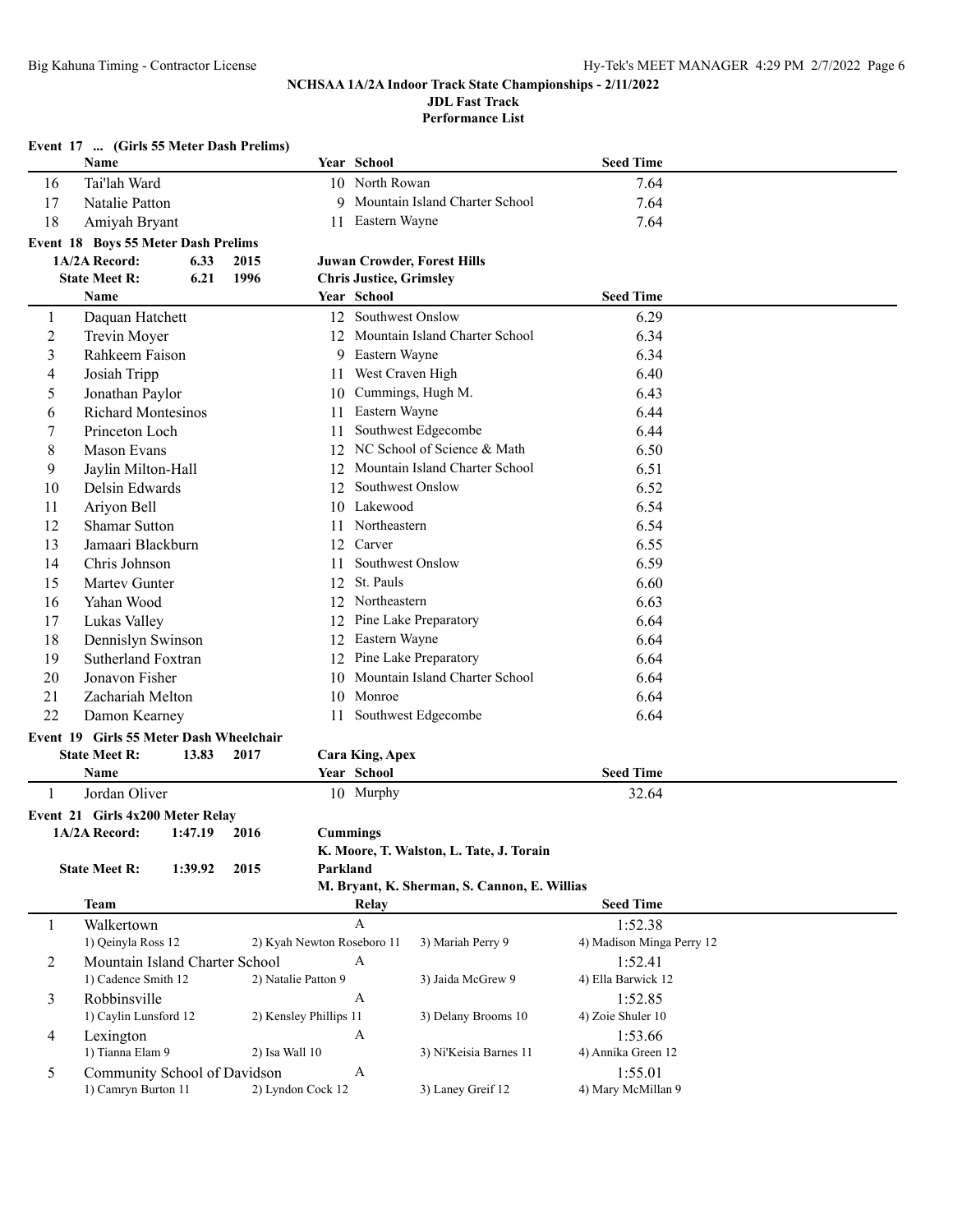## **Performance List**

## **Event 21 ... (Girls 4x200 Meter Relay)**

|    | Team                    | Relay                 |                        | <b>Seed Time</b>       |
|----|-------------------------|-----------------------|------------------------|------------------------|
| 6  | North Pitt              | A                     |                        | 1:55.24                |
|    | 1) Layla Childress 10   | 2) Jayden Holliday 10 | 3) Jada Knight 11      | 4) Calla Tatum 10      |
| 7  | John A. Holmes          | A                     |                        | 1:55.24                |
|    | 1) Emma Parrish 9       | 2) Kayla Williams 12  | 3) Bailey Rinehart 11  | 4) Zacchaeu Grissom 12 |
| 8  | <b>Forest Hills</b>     | A                     |                        | 1:55.24                |
|    | 1) Tanaia Taylor 10     | 2) Brianna Laney 12   | 3) Danaja Burns 9      | 4) Morgan Hamilton 9   |
| 9  | Kinston                 | A                     |                        | 1:56.24                |
|    | 1) Tysheka Moore 11     | 2) Zy-Niyah Perry 11  | 3) Shameyah Quinerly 9 | 4) Tamera Wooten 11    |
| 10 | Surry Central           | A                     |                        | 1:56.44                |
|    | 1) Ella Priddy 10       | 2) Wendy Cantor 11    | 3) Aylin Soto 10       | 4) Lillian Orozio 11   |
| 11 | Polk County             | A                     |                        | 1:57.35                |
|    | 1) Mckenna Hill 12      | 2) Caroline Emory 11  | 3) Tori Thompson 12    | 4) Laney Littlefield 9 |
| 12 | Pine Lake Preparatory   | A                     |                        | 1:57.54                |
|    | 1) Stefania Williams 10 | 2) Caroline Ingram 11 | 3) Jordan Kritzinger 9 | 4) Rylee Hegedus 12    |
| 13 | Swain County            | A                     |                        | 1:58.24                |
|    | 1) Isabella Walker 10   | 2) Kiersten Smith 11  | 3) Cora Watkins 11     | 4) Sienna Hackshaw 9   |
|    |                         |                       |                        |                        |

**Event 22 Boys 4x200 Meter Relay**

**1A/2A Record: 1:30.35 2017 North Brunswick**

**J. Smith, S. Graham, J. Washington, C. Barnhill**

#### **State Meet R: 1:27.87 2/9/2019 Southeast Raleigh**

**E Haddock, R McRae, C Ruffin, B Williams**

|    | Team                           | Relay                    |                          | <b>Seed Time</b>         |  |
|----|--------------------------------|--------------------------|--------------------------|--------------------------|--|
|    | Mountain Island Charter School | A                        |                          | 1:30.54                  |  |
|    | 1) Jeremiah Moses 12           | 2) Jonavon Fisher 10     | 3) Reginald Taylor 12    | 4) Jaylin Milton-Hall 12 |  |
| 2  | <b>Forest Hills</b>            | A                        |                          | 1:31.25                  |  |
|    | 1) Joshua Tillman 11           | 2) Tre wallace 11        | 3) Sage Kelly 12         | 4) Demetrius Barnes 12   |  |
| 3  | Eastern Wayne                  | A                        |                          | 1:31.54                  |  |
|    | 1) Dennislyn Swinson 12        | 2) Richard Montesinos 11 | 3) Zavian Oates 11       | 4) Rahkeem Faison 9      |  |
| 4  | Kinston                        | A                        |                          | 1:32.74                  |  |
|    | 1) Ja'mear Flowers 10          | 2) Quincy Brown 11       | 3) Cameron Ivey 11       | 4) E'Mari Keller 11      |  |
| 5  | North Pitt                     | A                        |                          | 1:33.64                  |  |
|    | 1) Milbert Moore 11            | 2) Trystan Hollis 11     | 3) Koi'Leon Foreman 12   | 4) Dakevion Roach 11     |  |
| 6  | Pine Lake Preparatory          | A                        |                          | 1:33.84                  |  |
|    | 1) Demitrius Johnson 12        | 2) Banx King 12          | 3) Sutherland Foxtran 12 | 4) Ben Kern 12           |  |
| 7  | Cummings, Hugh M.              | A                        |                          | 1:35.24                  |  |
|    | 1) Jamear Clements 11          | 2) Marione Enoch 12      | 3) John Taylor 10        | 4) Jamarion Vaughn 12    |  |
| 8  | Northeastern                   | A                        |                          | 1:35.34                  |  |
|    | 1) Yahan Wood 12               | 2) Quavion Martin 11     | 3) Jalen Melson 11       | 4) Shamar Sutton 11      |  |
| 9  | Southwest Onslow               | A                        |                          | 1:35.64                  |  |
|    | 1) Daquan Hatchett 12          | 2) Delsin Edwards 12     | 3) Corbin Kerr 10        | 4) Chris Johnson 11      |  |
| 10 | Monroe                         | A                        |                          | 1:36.02                  |  |
|    | 1) Isaiah Kennedy 10           | 2) Josiah Knotts 11      | 3) Dontarion Craig 12    | 4) Zachariah Melton 10   |  |
| 11 | Southwest Edgecombe            | A                        |                          | 1:36.04                  |  |
|    | 1) Damon Kearney 11            | 2) Ezeequal Poland 12    | 3) Joseph King 11        | 4) Christian Lawrence 11 |  |
| 12 | Polk County                    | A                        |                          | 1:36.24                  |  |
|    | 1) Cole Pereria 11             | 2) Steven Chupp 12       | 3) Angus Weaver 11       | 4) Evan Jones 11         |  |
| 13 | Nash Central                   | A                        |                          | 1:36.24                  |  |
|    | 1) Davon Fate 11               | 2) TyQuaun Jones 10      | 3) Jase Wilkerson 9      | 4) Javaris Jones 10      |  |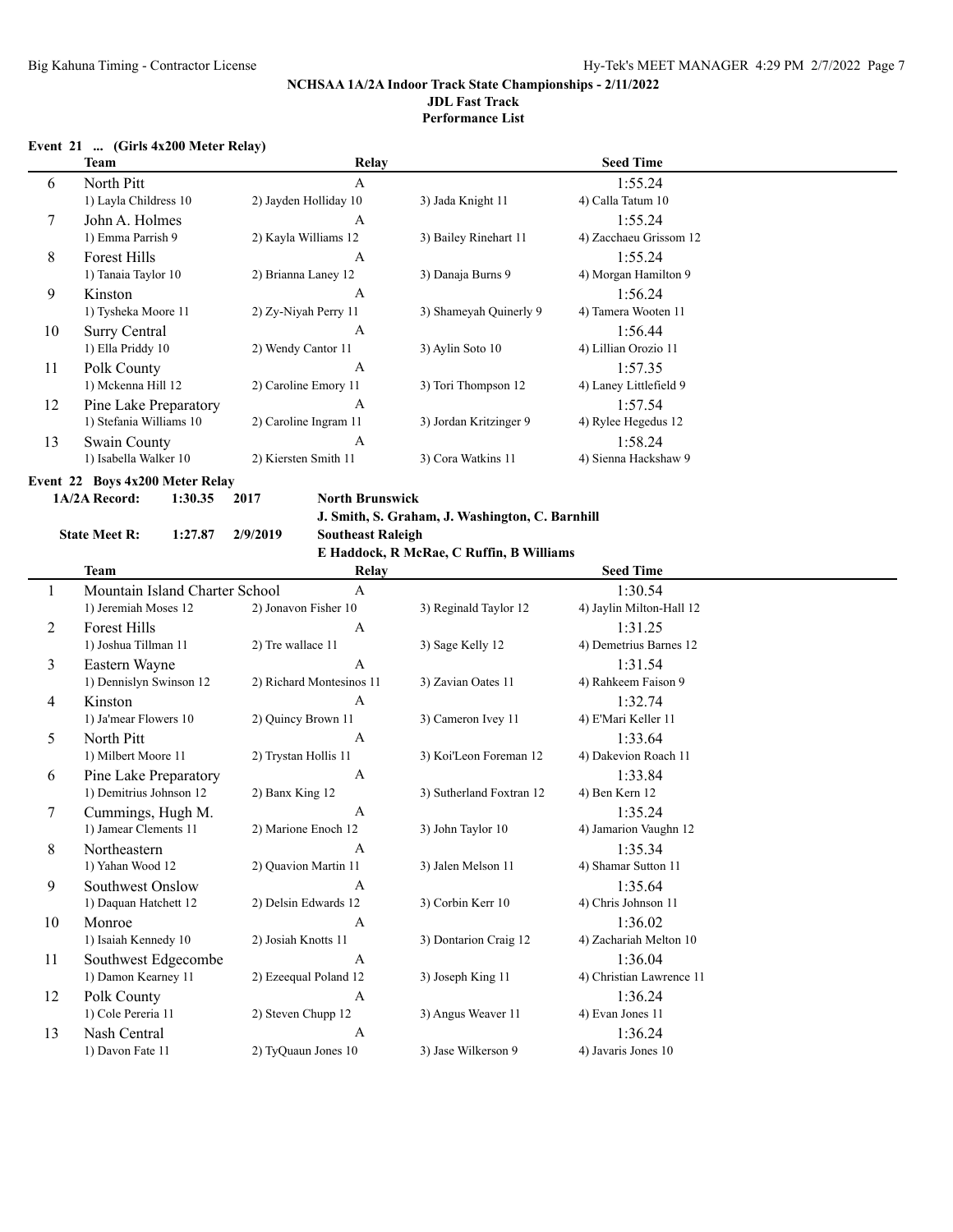**JDL Fast Track**

**Performance List**

## **Event 23 Girls 1600 Meter Run**

|                  | 1A/2A Record:                 | 4:58.43 | 2014      |    | Malia Ellington, C.S. of Davidson      |                  |  |
|------------------|-------------------------------|---------|-----------|----|----------------------------------------|------------------|--|
|                  | <b>State Meet R:</b>          | 4:57.77 | 2015      |    | Nevada Mareno, Leesville Road          |                  |  |
|                  | Name                          |         |           |    | Year School                            | <b>Seed Time</b> |  |
| $\mathbf{1}$     | <b>Briley Bickerstaff</b>     |         |           |    | 12 Riverside (1a)                      | 5:21.16          |  |
| $\sqrt{2}$       | Leah Whiteside                |         |           | 11 | Community School of Davidson           | 5:23.02          |  |
| $\mathfrak{Z}$   | Arizona Blankenship           |         |           |    | 10 Swain County                        | 5:26.87          |  |
| 4                | <b>Emily Myers</b>            |         |           |    | 10 Franklin Academy                    | 5:31.01          |  |
| 5                | Natalie Almond                |         |           |    | 12 West Stanly                         | 5:34.20          |  |
| 6                | Paige Oldenburg               |         |           |    | 12 Bandys                              | 5:34.87          |  |
| 7                | Abby Pike                     |         |           |    | 10 Pine Lake Preparatory               | 5:42.62          |  |
| 8                | <b>Connelly Martin</b>        |         |           |    | 11 Pine Lake Preparatory               | 5:45.00          |  |
| 9                | Valen Chapel                  |         |           |    | 12 NC School of Science & Math         | 5:45.18          |  |
|                  | Event 24 Boys 1600 Meter Run  |         |           |    |                                        |                  |  |
|                  | 1A/2A Record:                 | 4:21.11 | 2/9/2019  |    | <b>Jason Thomson, North Lincol</b>     |                  |  |
|                  | <b>State Meet R:</b>          | 4:10.61 | 2003      |    | <b>Bobby Mack, North Forsyth</b>       |                  |  |
|                  | Name                          |         |           |    | Year School                            | <b>Seed Time</b> |  |
| 1                | Lane Prochaska                |         |           |    | 12 Granville Central                   | 4:34.70          |  |
| $\boldsymbol{2}$ | Grant Parham                  |         |           |    | 12 Bandys                              | 4:35.82          |  |
| $\mathfrak{Z}$   | William Sanchez               |         |           |    | 11 East Carteret                       | 4:37.00          |  |
| $\overline{4}$   | William Lyons                 |         |           |    | 12 South Davidson                      | 4:38.86          |  |
| 5                | <b>Blake Nicholson</b>        |         |           |    | 9 Christ the King                      | 4:39.04          |  |
| 6                | Jack Anstrom                  |         |           | 9  | Seaforth High School                   | 4:39.37          |  |
| 7                | Van Robbins                   |         |           |    | 12 R-S Central                         | 4:40.40          |  |
| 8                | Jacob Fiorillo                |         |           |    | 12 Corvian Community School            | 4:40.49          |  |
| 9                | Evan Mitchell                 |         |           | 11 | Union Academy                          | 4:42.29          |  |
| 10               | Ben Resler                    |         |           |    | 12 Cornerstone Charter Academy         | 4:42.77          |  |
|                  |                               |         |           |    | 12 Pine Lake Preparatory               |                  |  |
| 11<br>12         | KJ Grossbeck                  |         |           |    | 12 Franklin Academy                    | 4:43.00          |  |
|                  | Colby Orr                     |         |           |    |                                        | 4:44.88          |  |
|                  | Event 25 Girls 500 Meter Dash |         |           |    |                                        |                  |  |
|                  | 1A/2A Record:                 | 1:16.79 | 2017      |    | <b>Araybian Lilly, West Montgomery</b> |                  |  |
|                  | <b>State Meet R:</b>          | 1:12.33 | 2018      |    | Kyna Robinson, Southeast Raleigh       |                  |  |
|                  | Name                          |         |           |    | Year School                            | <b>Seed Time</b> |  |
| 1                | Damyja Ortiz                  |         |           |    | 12 Winston-Salem Prep Academy          | 1:21.28          |  |
| $\overline{c}$   | Aniya Edwards                 |         |           |    | 9 Elkin                                | 1:21.56          |  |
| 3                | Amaya Hicks                   |         |           | 11 | <b>Swain County</b>                    | 1:23.78          |  |
| $\overline{4}$   | Olivia Overholt               |         |           |    | 12 Polk County                         | 1:24.20          |  |
| 5                | Lyndon Cock                   |         |           |    | 12 Community School of Davidson        | 1:24.52          |  |
| 6                | Hope Barwick                  |         |           |    | 10 Mountain Island Charter School      | 1:26.94          |  |
| 7                | Taylor Wright                 |         |           | 12 | R-S Central                            | 1:27.00          |  |
| 8                | Camryn Burton                 |         |           | 11 | Community School of Davidson           | 1:27.01          |  |
| 9                | Andrea Gonzalez               |         |           | 10 | Surry Central                          | 1:27.12          |  |
| 10               | Katherine Elliott             |         |           |    | 12 Lincoln Charter                     | 1:27.24          |  |
|                  | Event 26 Boys 500 Meter Dash  |         |           |    |                                        |                  |  |
|                  | 1A/2A Record:                 | 1:06.08 | 2/15/2020 |    | Jenoah Mckiver, T.W. Andrews           |                  |  |
|                  | <b>State Meet R:</b>          | 1:03.65 | 2009      |    | <b>Andrew Hendrix, New Bern</b>        |                  |  |
|                  | Name                          |         |           |    | Year School                            | <b>Seed Time</b> |  |
| 1                | <b>Braxton Edwards</b>        |         |           |    | 12 Polk County                         | 1:06.40          |  |
| $\overline{c}$   | Trevin Moyer                  |         |           |    | 12 Mountain Island Charter School      | 1:06.58          |  |
| 3                | Christian Gore                |         |           |    | 12 Cummings, Hugh M.                   | 1:07.91          |  |
| 4                | Jaryd Broome                  |         |           |    | 12 Mountain Island Charter School      | 1:09.00          |  |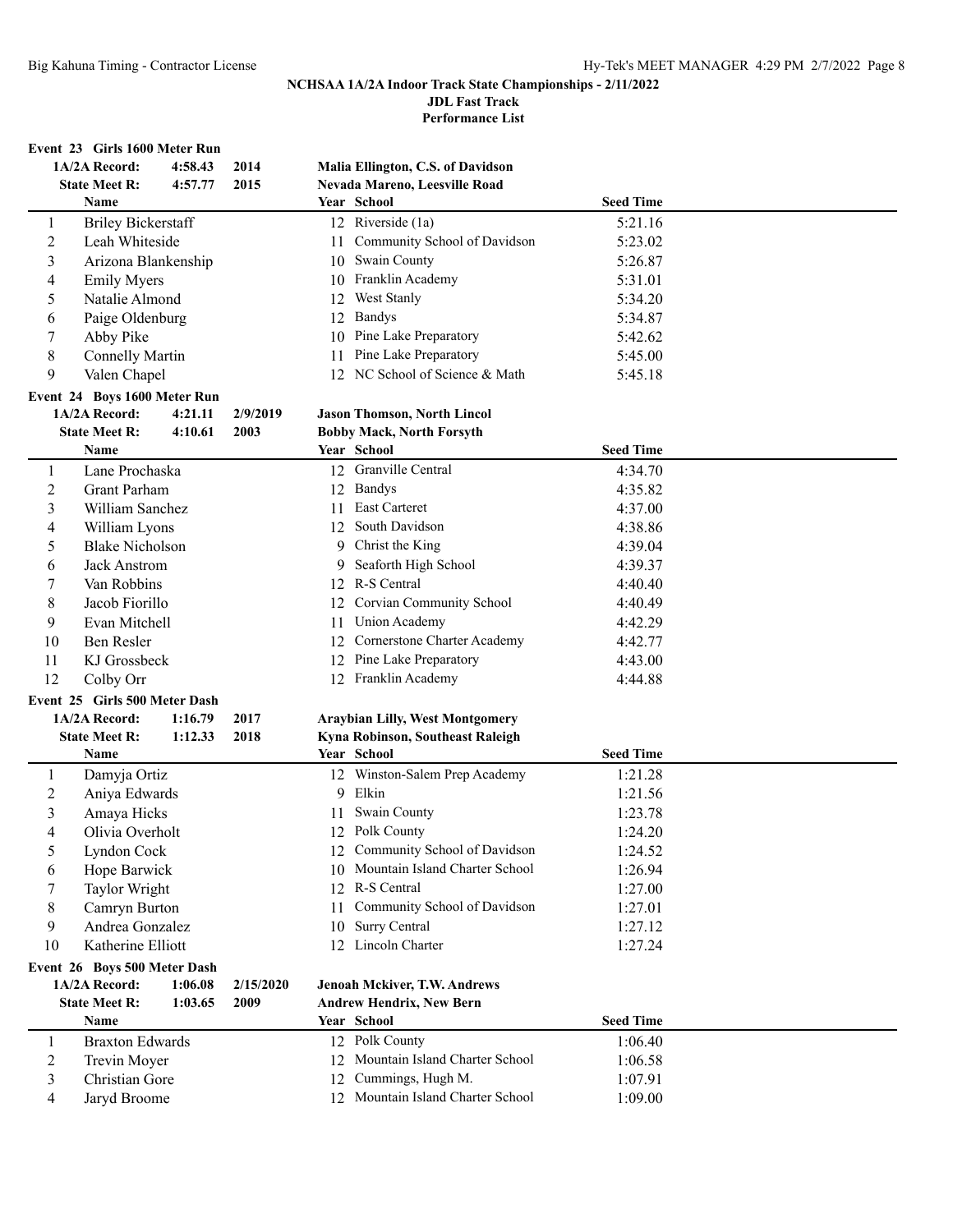**Performance List**

## **Event 26 ... (Boys 500 Meter Dash)**

| $L$ , cht $L_{\theta}$ (Do), Journal Dasn |                                 |          |    |                                    |                    |  |
|-------------------------------------------|---------------------------------|----------|----|------------------------------------|--------------------|--|
|                                           | Name                            |          |    | Year School                        | <b>Seed Time</b>   |  |
| 5                                         | <b>Townsend Dierauf</b>         |          |    | 12 Brevard                         | 1:09.10            |  |
| 6                                         | <b>Austin McGuire</b>           |          |    | 10 Patton                          | 1:09.10            |  |
| 7                                         | Noah Nicholson                  |          |    | 12 Riverside (1a)                  | 1:09.14            |  |
| 8                                         | Mason Evans                     |          |    | 12 NC School of Science & Math     | 1:09.45            |  |
| 9                                         | Joel McCloskey                  |          |    | 11 Lincoln Charter                 | 1:09.58            |  |
| 10                                        | Tiyun Turnage                   |          |    | 12 Farmville Central               | 1:09.61            |  |
| 11                                        | <b>Austin McConnell</b>         |          |    | 12 Mountain Island Charter School  | 1:10.24            |  |
|                                           | Event 27 Girls 1000 Meter Run   |          |    |                                    |                    |  |
|                                           | 1A/2A Record:<br>2:59.72        | 2014     |    | Malia Ellington, C.S. of Davidson  |                    |  |
|                                           | <b>State Meet R:</b><br>2:53.81 | 2015     |    | Nevada Mareno, Leesville Road      |                    |  |
|                                           | Name                            |          |    | Year School                        | <b>Seed Time</b>   |  |
| 1                                         | Lauren Tolbert                  |          |    | 12 Highland Tech                   | 2:59.77            |  |
| $\overline{c}$                            | Natalie Almond                  |          |    | 12 West Stanly                     | 3:16.23            |  |
| 3                                         | <b>Brooke Hope</b>              |          |    | 10 R-S Central                     | 3:17.12            |  |
| 4                                         | Caitlyn Elliot                  |          |    | 11 NC School of Science & Math     | 3:17.42            |  |
| 5                                         | <b>Emily Myers</b>              |          | 10 | Franklin Academy                   | 3:18.57            |  |
| 6                                         | <b>Taylor Simoes</b>            |          | 12 | Community School of Davidson       | 3:19.57            |  |
| 7                                         | Abby Pike                       |          |    | 10 Pine Lake Preparatory           | 3:22.00            |  |
| 8                                         | Gracie Monteith                 |          | 11 | Swain County                       | 3:23.51            |  |
| 9                                         | Lauren Buckminster              |          |    | 12 Bandys                          | 3:24.00            |  |
| 10                                        | Valen Chapel                    |          |    | 12 NC School of Science & Math     | 3:24.71            |  |
| 11                                        | Hannah Butlak                   |          |    | 12 Mountain Island Charter School  | 3:25.00            |  |
| 12                                        | Emily Hedrick                   |          |    | 11 Bandys                          | 3:25.00            |  |
| 13                                        | Sutton Webb                     |          |    | 12 Salisbury                       | 3:25.20            |  |
|                                           | Event 28 Boys 1000 Meter Run    |          |    |                                    |                    |  |
|                                           | 1A/2A Record:<br>2:32.72        | 2/9/2018 |    | <b>Skylar Stultz, First Flight</b> |                    |  |
|                                           |                                 |          |    |                                    |                    |  |
|                                           | <b>State Meet R:</b><br>2:28.85 | 2/9/2019 |    | Kyle Durham, Weddington            |                    |  |
|                                           | Name                            |          |    | Year School                        | <b>Seed Time</b>   |  |
| 1                                         | Jacob Fiorillo                  |          |    | 12 Corvian Community School        | 2:42.35            |  |
|                                           |                                 |          |    | 12 South Davidson                  | 2:42.59            |  |
| 2<br>3                                    | William Lyons<br>Matthew Radin  |          |    | 11 Lincoln Charter                 | 2:42.60            |  |
|                                           |                                 |          |    | 12 Patton                          |                    |  |
| 4<br>5                                    | Vance Jones                     |          |    | 12 Franklin Academy                | 2:44.49<br>2:44.66 |  |
|                                           | Colby Orr                       |          |    |                                    |                    |  |
| 6                                         | KJ Grossbeck                    |          |    | 12 Pine Lake Preparatory           | 2:45.21            |  |
| 7                                         | Calvin Devore                   |          |    | 12 Millennium Charter Academy      | 2:45.54            |  |
| $8\,$                                     | David Birkhofer Jr              |          |    | 12 Bandys                          | 2:46.58            |  |
| 9                                         | Knox Witherspoon                |          |    | 12 Brevard                         | 2:47.01            |  |
| 10                                        | Daniel Ahearn                   |          | 11 | Community School of Davidson       | 2:47.71            |  |
| 11                                        | William Sanchez                 |          | 11 | East Carteret                      | 2:47.92            |  |
| 12                                        | Derek Morales                   |          | 11 | Granville Central                  | 2:48.00            |  |
|                                           | Event 29 Girls 300 Meter Dash   |          |    |                                    |                    |  |
|                                           | 1A/2A Record:<br>39.81          | 2012     |    | Briana Heath, Granville Central    |                    |  |
|                                           | <b>State Meet R:</b><br>37.81   | 2017     |    | Tamara Clark, High Point Central   |                    |  |
|                                           | Name                            |          |    | Year School                        | <b>Seed Time</b>   |  |
| 1                                         | Onii Bivens                     |          |    | 12 West Stanly                     | 42.17              |  |
| 2                                         | Aniya Edwards                   |          |    | 9 Elkin                            | 42.28              |  |
| 3                                         | Rylee Hegedus                   |          |    | 12 Pine Lake Preparatory           | 42.54              |  |
| $\overline{\mathcal{A}}$                  | Andralyn Livingston             |          |    | 12 East Carteret                   | 42.60              |  |
| 5                                         | Damyja Ortiz                    |          |    | 12 Winston-Salem Prep Academy      | 42.63              |  |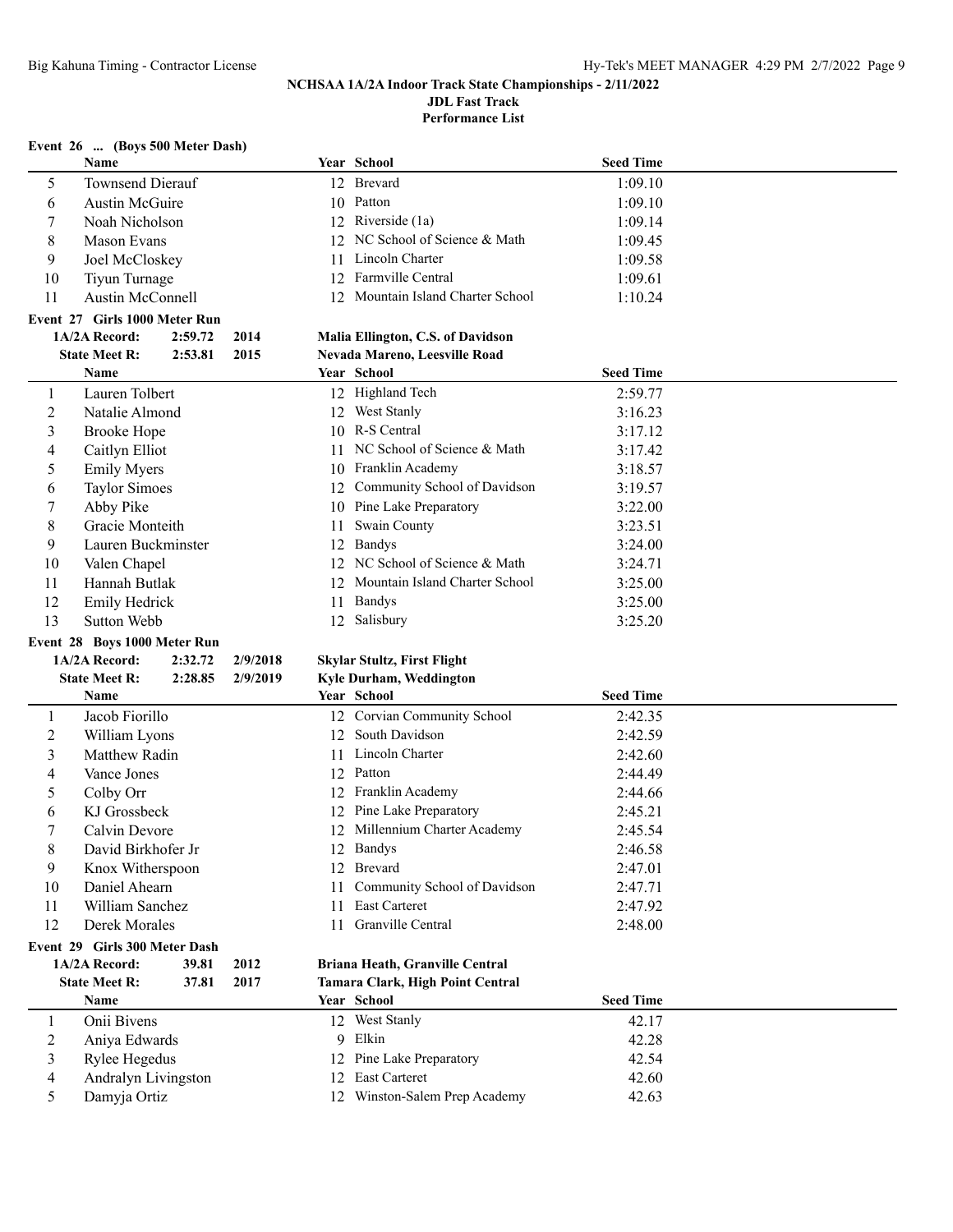**Performance List**

## **Event 29 ... (Girls 300 Meter Dash)**

|                | Name                                     |    | Year School                             | <b>Seed Time</b> |  |
|----------------|------------------------------------------|----|-----------------------------------------|------------------|--|
| 6              | Ella Barwick                             |    | 12 Mountain Island Charter School       | 43.04            |  |
| 7              | Kyah Newton Roseboro                     | 11 | Walkertown                              | 43.72            |  |
| 8              | Laney Greif                              | 12 | Community School of Davidson            | 43.89            |  |
| 9              | Amiyah Bryant                            | 11 | Eastern Wayne                           | 43.94            |  |
| 10             | Tai'lah Ward                             |    | 10 North Rowan                          | 44.06            |  |
|                | Event 30 Boys 300 Meter Dash             |    |                                         |                  |  |
|                | 2016<br>1A/2A Record:<br>35.18           |    | <b>Eliott Graves, Reidsville</b>        |                  |  |
|                | <b>State Meet R:</b><br>34.39<br>2017    |    | J. Johnson, Panther Creek               |                  |  |
|                | Name                                     |    | Year School                             | <b>Seed Time</b> |  |
| 1              | Trevin Moyer                             |    | 12 Mountain Island Charter School       | 33.79            |  |
| $\overline{c}$ | Jonathan Paylor                          |    | 10 Cummings, Hugh M.                    | 34.86            |  |
| 3              | <b>Trystan Hollis</b>                    |    | 11 North Pitt                           | 35.31            |  |
| $\overline{4}$ | Christian Gore                           |    | 12 Cummings, Hugh M.                    | 35.38            |  |
| 5              | <b>Mason Evans</b>                       |    | 12 NC School of Science & Math          | 36.01            |  |
| 6              | Evan Pardue                              |    | 9 Union Academy                         | 36.13            |  |
| 7              | Jaylin Milton-Hall                       |    | 12 Mountain Island Charter School       | 36.32            |  |
| 8              | Noah Nicholson                           |    | 12 Riverside (1a)                       | 36.34            |  |
| 9              | Ja'mear Flowers                          |    | 10 Kinston                              | 36.44            |  |
| 10             | Chris Johnson                            | 11 | Southwest Onslow                        | 36.84            |  |
| 11             | Lukas Valley                             |    | 12 Pine Lake Preparatory                | 36.94            |  |
| 12             | Javaris Jones                            |    | 10 Nash Central                         | 37.01            |  |
| 13             | brayden garrett                          | 11 | Webb, J. F.                             | 37.14            |  |
| 14             | Jamaari Blackburn                        | 12 | Carver                                  | 37.14            |  |
| 15             | Jeremiah Moses                           |    | 12 Mountain Island Charter School       | 37.14            |  |
| 16             | <b>Bryce Jergenson</b>                   |    | 12 Polk County                          | 37.31            |  |
| 17             | Rahkeem Faison                           |    | 9 Eastern Wayne                         | 37.34            |  |
| 18             | <b>Banx King</b>                         |    | 12 Pine Lake Preparatory                | 37.44            |  |
| 19             | Martey Gunter                            |    | 12 St. Pauls                            | 37.51            |  |
|                | Event 33 Girls 3200 Meter Run            |    |                                         |                  |  |
|                | 1A/2A Record:<br>10:48.43<br>1998        |    | <b>Sarah Vance Goodman, TC Roberson</b> |                  |  |
|                | <b>State Meet R:</b><br>2017<br>10:31.57 |    | Sara Platek, Ragsdale                   |                  |  |
|                | Name                                     |    | Year School                             | <b>Seed Time</b> |  |
| 1              | <b>Briley Bickerstaff</b>                |    | 12 Riverside (1a)                       | 11:16.99         |  |
| $\overline{c}$ | Arizona Blankenship                      |    | 10 Swain County                         | 11:30.94         |  |
| $\mathfrak{Z}$ | <b>Brooke Hope</b>                       |    | 10 R-S Central                          | 11:41.30         |  |
| 4              | Paige Oldenburg                          |    | 12 Bandys                               | 11:48.37         |  |
| 5              | Natalie Almond                           |    | 12 West Stanly                          | 11:51.69         |  |
| 6              | <b>Emily Myers</b>                       |    | 10 Franklin Academy                     | 12:12.57         |  |
| 7              | Madison Clay                             |    | 12 Patton                               | 12:16.05         |  |
| 8              | Ella Evans                               |    | 12 NC School of Science & Math          | 12:18.00         |  |
| 9              | Meah Walsh                               |    | 11 East Burke                           | 12:21.95         |  |
| 10             | McKenzie Clontz                          |    | 9 West Stanly                           | 12:22.02         |  |
| 11             | Lucy Murray                              |    | 11 Brevard                              | 12:25.12         |  |
| 12             | Nicole Alfers                            |    | 9 Christ the King                       | 12:25.38         |  |
| 13             | Meara Kane                               |    | 12 NC School of Science & Math          | 12:27.41         |  |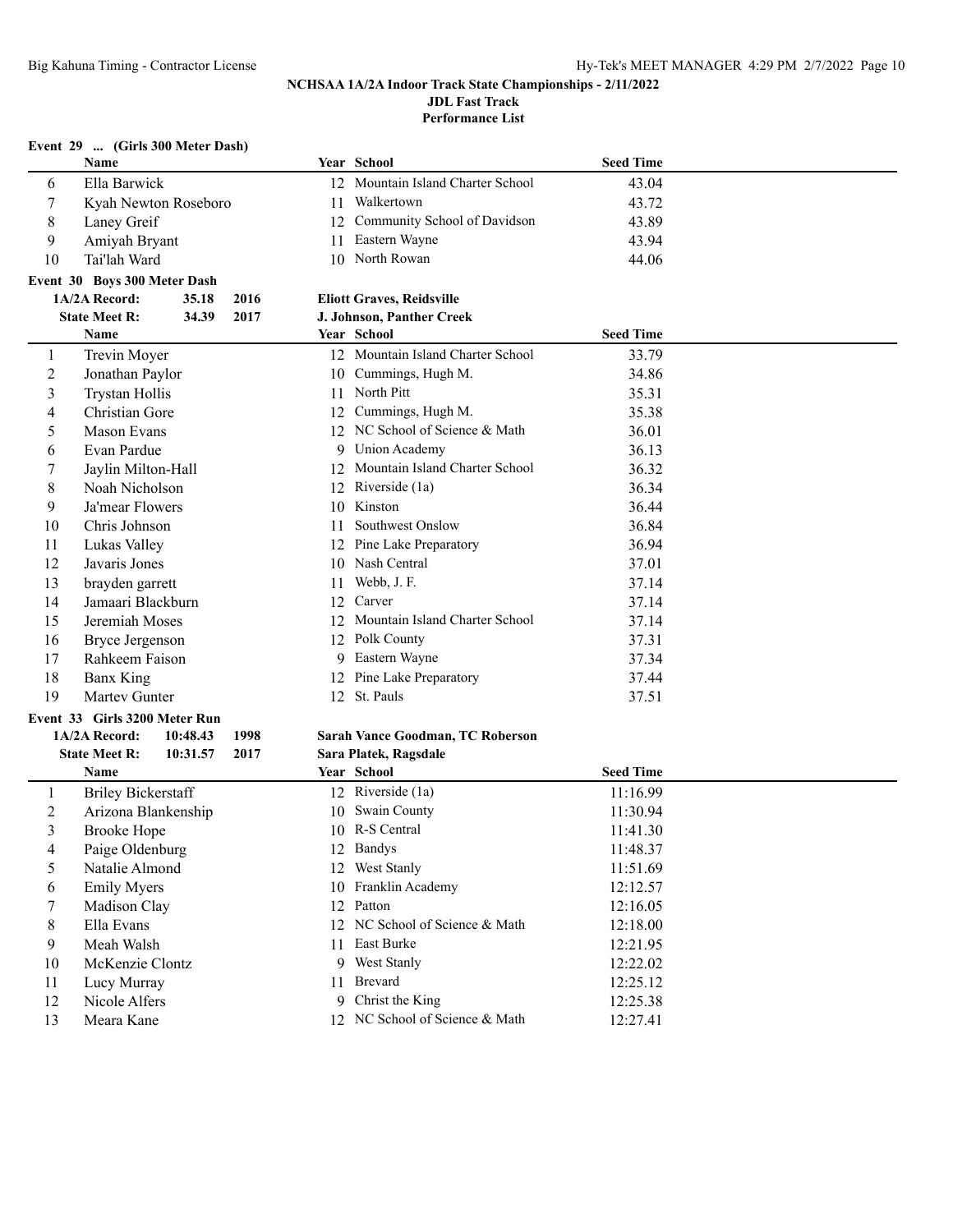**JDL Fast Track**

**Performance List**

#### **Event 34 Boys 3200 Meter Run**

|    | 1A/2A Record:          | 9:28.22 | 2/15/2020 |     | <b>Ben Armentrout, Atkins</b>  |                  |  |
|----|------------------------|---------|-----------|-----|--------------------------------|------------------|--|
|    | <b>State Meet R:</b>   | 9:10.96 | 2010      |     | Jake Hurysz, Eastern Alamance  |                  |  |
|    | Name                   |         |           |     | Year School                    | <b>Seed Time</b> |  |
|    | Jack Anstrom           |         |           |     | 9 Seaforth High School         | 9:51.38          |  |
| 2  | Ben Resler             |         |           | 12  | Cornerstone Charter Academy    | 9:57.04          |  |
| 3  | James Shue             |         |           | 12  | West Stanly                    | 9:57.08          |  |
| 4  | Jacob Fiorillo         |         |           | 12. | Corvian Community School       | 9:59.70          |  |
| 5. | Elijah Jones           |         |           |     | Owen, Charles D.               | 10:00.78         |  |
| 6  | Lane Prochaska         |         |           | 12  | Granville Central              | 10:11.47         |  |
|    | <b>Blake Nicholson</b> |         |           | 9   | Christ the King                | 10:12.45         |  |
| 8  | William Lyons          |         |           | 12  | South Davidson                 | 10:13.84         |  |
| 9  | Ignacio Morales        |         |           | 10  | Surry Central                  | 10:21.17         |  |
| 10 | Greg Grasso            |         |           |     | West Stokes                    | 10:25.24         |  |
| 11 | Joshawa Huneycutt      |         |           | 10  | South Stanly                   | 10:26.07         |  |
| 12 | Cole Fiorillo          |         |           | 10  | Corvian Community School       | 10:27.33         |  |
| 13 | Carson Wells           |         |           | 10  | West Stanly                    | 10:27.60         |  |
| 14 | Ethan Price            |         |           | 10  | Mountain Island Charter School | 10:28.00         |  |
| 15 | Braydon Jenks          |         |           | 10  | Community School of Davidson   | 10:28.57         |  |
|    |                        |         |           |     |                                |                  |  |

# **Event 35 Girls 4x400 Meter Relay**<br>1A/2A Record: 4:05.98 2

**State Meet R: 3:48.73 2017** 

**1A/2A Record: 4:05.98 2008 Western Guilford**

**B. Cuthrell, C. Wibley, J. Richardson, R. Basden**

| <b>High Point Central</b>         |  |  |  |
|-----------------------------------|--|--|--|
| M Creary D Jones O Sharn A Graham |  |  |  |

|   |                                 |                        | $\ldots$ created, by outcome of $\ldots$ |                       |  |
|---|---------------------------------|------------------------|------------------------------------------|-----------------------|--|
|   | Team                            | Relay                  |                                          | <b>Seed Time</b>      |  |
| 1 | Polk County                     | A                      |                                          | 4:21.28               |  |
|   | 1) Karsyn Huskey 9              | 2) Lindsey Jenkins 12  | 3) Sophia Overholt 9                     | 4) Olivia Overholt 12 |  |
| 2 | Lexington                       | A                      |                                          | 4:26.42               |  |
|   | 1) Tianna Elam 9                | 2) Emma O'Connell 12   | 3) Ni'Keisia Barnes 11                   | 4) Isa Wall 10        |  |
| 3 | Community School of Davidson    | A                      |                                          | 4:27.55               |  |
|   | 1) Lyndon Cock 12               | 2) Laney Greif 12      | 3) Taylor Simoes 12                      | 4) Leah Whiteside 11  |  |
| 4 | Surry Central                   | A                      |                                          | 4:31.79               |  |
|   | 1) Ella Priddy 10               | 2) Wendy Cantor 11     | 3) Aylin Soto 10                         | 4) Andrea Gonzalez 10 |  |
| 5 | Mountain Island Charter School  | A                      |                                          | 4:33.58               |  |
|   | 1) Hope Barwick 10              | 2) Cadence Smith 12    | 3) Natalie Patton 9                      | 4) Ella Barwick 12    |  |
| 6 | Pine Lake Preparatory           | $\mathbf{A}$           |                                          | 4:33.84               |  |
|   | 1) Abby Pike 10                 | 2) Avery Garrett 9     | 3) Stefania Williams 10                  | 4) Rylee Hegedus 12   |  |
| 7 | <b>Forest Hills</b>             | A                      |                                          | 4:37.24               |  |
|   | 1) Morgan Hamilton 9            | 2) Brianna Laney 12    | 3) Marisol Lopez 10                      | 4) Gabrielle Snuggs 9 |  |
| 8 | West Stanly                     | A                      |                                          | 4:37.44               |  |
|   | 1) Breanna Douglas 10           | 2) Susanna Martinez 11 | 3) Makalyn Morton 11                     | 4) Onii Bivens 12     |  |
|   | Event 36 Boys 4x400 Meter Relay |                        |                                          |                       |  |

**1A/2A Record: 3:28.19 2009 Hendersonville**

**D. Demps, T. Combs, E. Hernandez, B. Neal**

**State Meet R: 3:21.79 2009 New Bern**

#### **A. Hendrix, F. Greene, M. Sparks, A. Hendrix**

|   | Team                         | Relav                  |                      | <b>Seed Time</b>    |  |
|---|------------------------------|------------------------|----------------------|---------------------|--|
|   | Lincoln Charter              |                        |                      | 3:36.23             |  |
|   | 1) Manix Ferreira 11         | 2) Joel McCloskey 11   | 3) Brandon Wright 11 | 4) Matthew Radin 11 |  |
| ∽ | Community School of Davidson |                        |                      | 3:39.55             |  |
|   | 1) Daniel Ahearn 11          | 2) Nicholas Calarco 11 | 3) Aedan Davies 10   | 4) Colton Davis 10  |  |